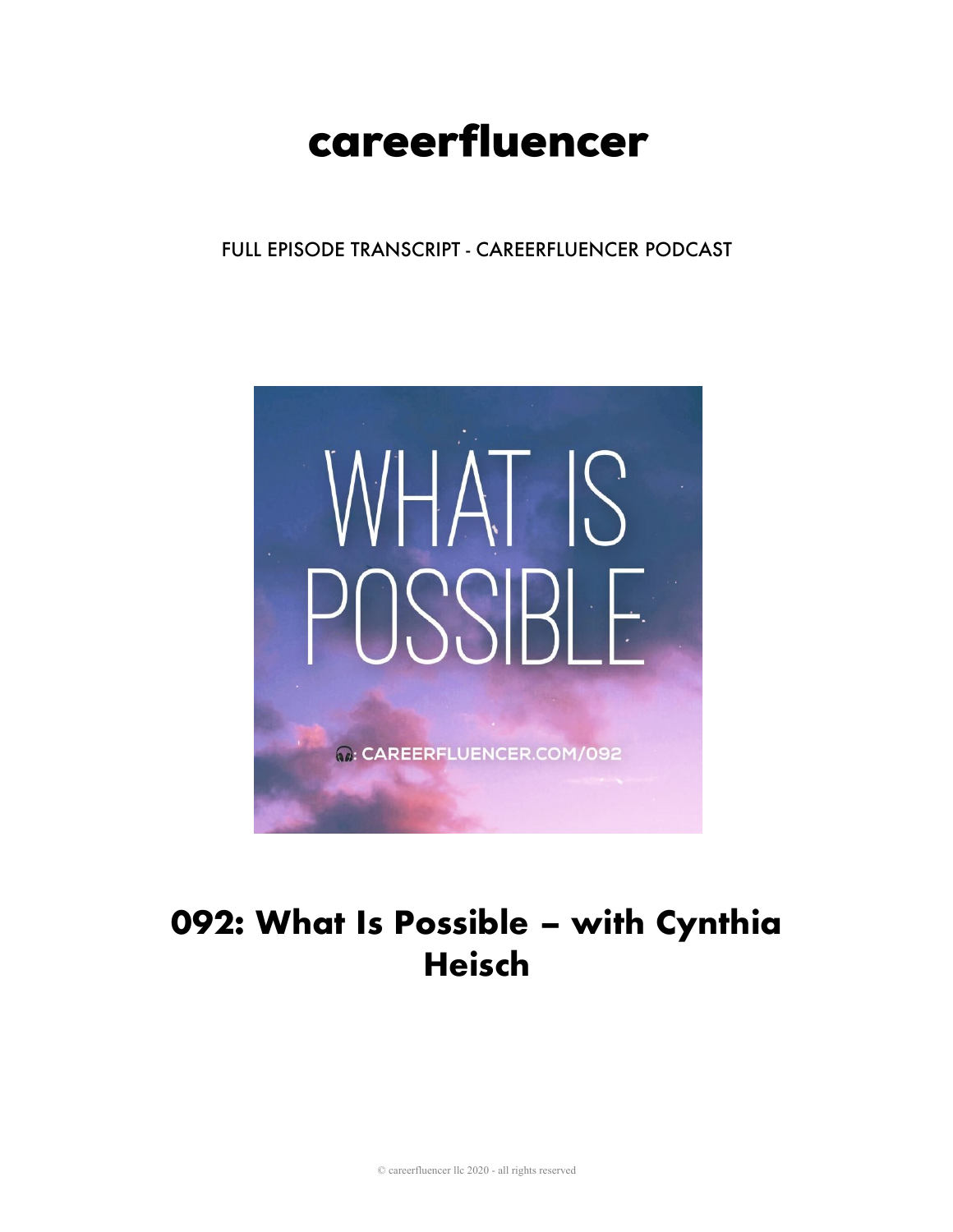Welcome to the Careerfluencer podcast, where each week we share the strategies, tools, mindset, and everything you need to build the career of your dreams. So without further ado, here we go.

There are so many exciting things in the works for Careerfluencer. And I felt it'd be great to just slow down for a bit and reconnect here with you today.

So I want to share with y'all a moment or a shift that truly transformed my career, meaning it definitely changed my thinking and who I'd become from that point forward, and what an opportunity it opened up of being able to live and see what's possible, why I believe that's so important and what I want and hope to pass on through Careerfluencer through this platform, and community and all that we do to each and every one of you.

When I went from zero offers to my first real world job, okay, I knew one thing, I did not want to ever feel that way again, I was determined committed to figuring out this whole career thing once and for all.

So I decided I become the best I could be at my job, I soaked in training like a sponge, okay, I put my feelings aside about figuring out my passion or my path or purpose and went all in on every day, I read, literally everything I could get my hands on every podcast, every book, you name it about how to build a career one on one, I was willing to do whatever it took to make success be inevitable, remove all possibility of being in that same place I was at in the beginning.

And so I was doing all the hard work all the things in my wheelhouse at the time. And as time went on, nothing seemed to be changing on the outside world. Day after day, it was you know, the same sort of thing, I had a great job.

But something seemed to be missing, I couldn't quite put a finger on it. But it wouldn't go away, either. I remember being in my cube and looking around at my coworkers, great people. And, you know, they talked about how much they dreaded their job, you know, another day at the office, another project, another client complaint, you know, just more and more us.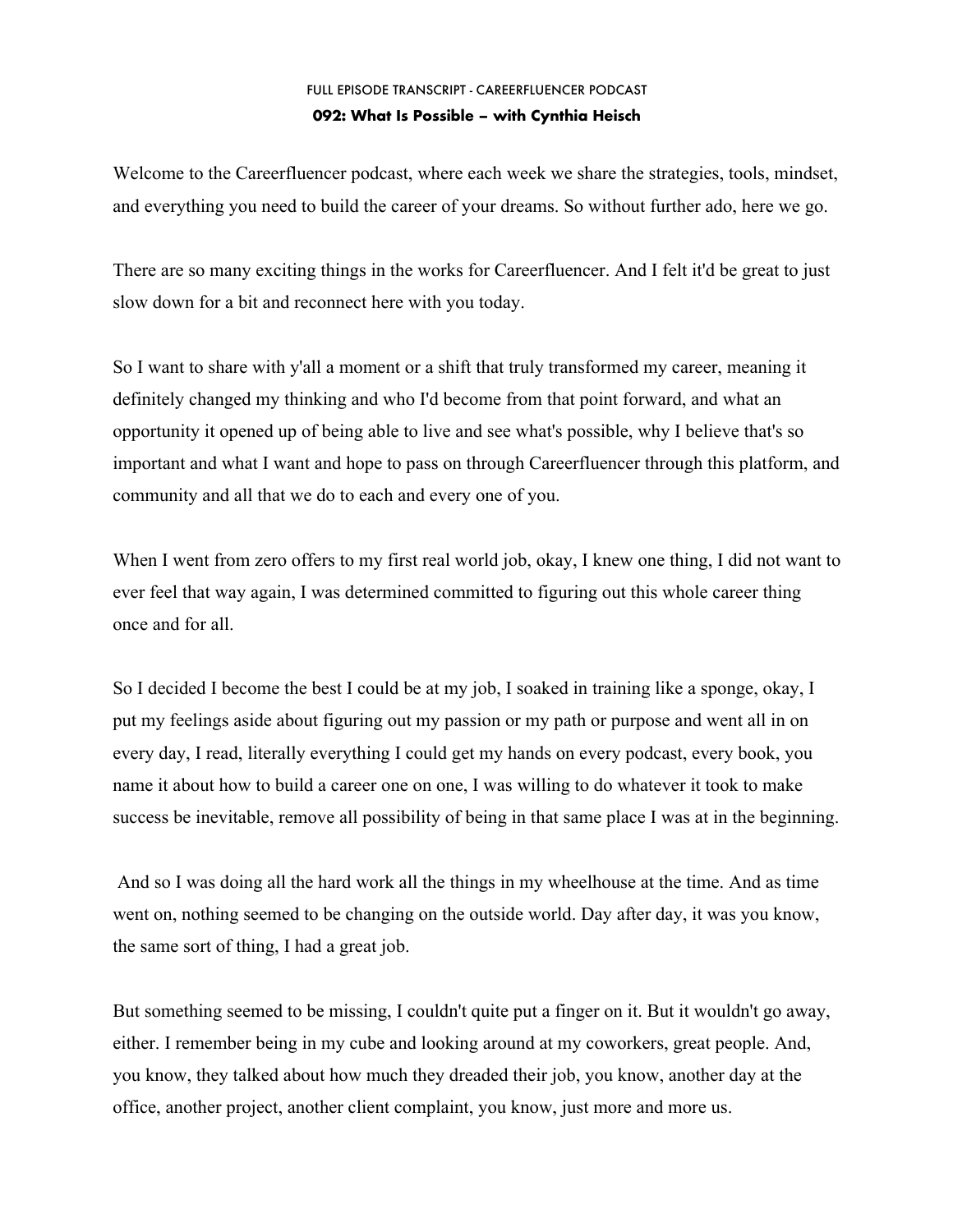And I could be wrong, but I have a feeling they were full of, you know, unfulfillment, they felt undervalued and likely were and had so much just untapped potential inside of them that wasn't being used not being where they wanted to be was bubbling inside of them, not an excitement and an energy of possibility of new projects of growth and learning. Right.

And, and I thought, this can't be it. Next, next 50 years of this is this with the real world is all about, just, you know, just waiting for the next promotion, counting the hours, until clocking out dreading. You know, five out of seven days of the week there had there had to be another way I mean, shoot, if I had to just start over and you know, become a monk or something crazy.

Nothing was off the table. I'll tell you what really was a total shift for me from that moment. The CEO of the company was shadowing me sitting with me at my desk watching me work and stuff for a couple hours. And by the way, that is a whole nother story that I can explain.

Okay, but so here I am. I'm sitting with the CEO, you know, sitting with someone who clearly had more experience and insight than I did when it came to careers. I couldn't help myself, but not just think, ask him out loud. How do I get from where I am to where you are? I'm, I'm trying to figure out my career and I feel clueless. Okay, I barely got this job in the first place. Believe it or not, and I'm so thankful.

But the whole you know, deciding your career path thing was something that I apparently missed, and I can't help but think that there's got to be a way to get this cleared up. Is it? Is it something missing on my resume? Is it a certain path? Is it a skill I need to learn or interview advice? I don't know. I've tried everything I can think of and any insight would be highly appreciated. Yeah, I actually said that.

I'm sure my coworkers were looking at me in horror, but I had nothing to lose a was a bit naive. Just about open to anything at that point, looking, you know, looking back now I realize I didn't have a lot of people in my direct network back then who were successful as in actually seem to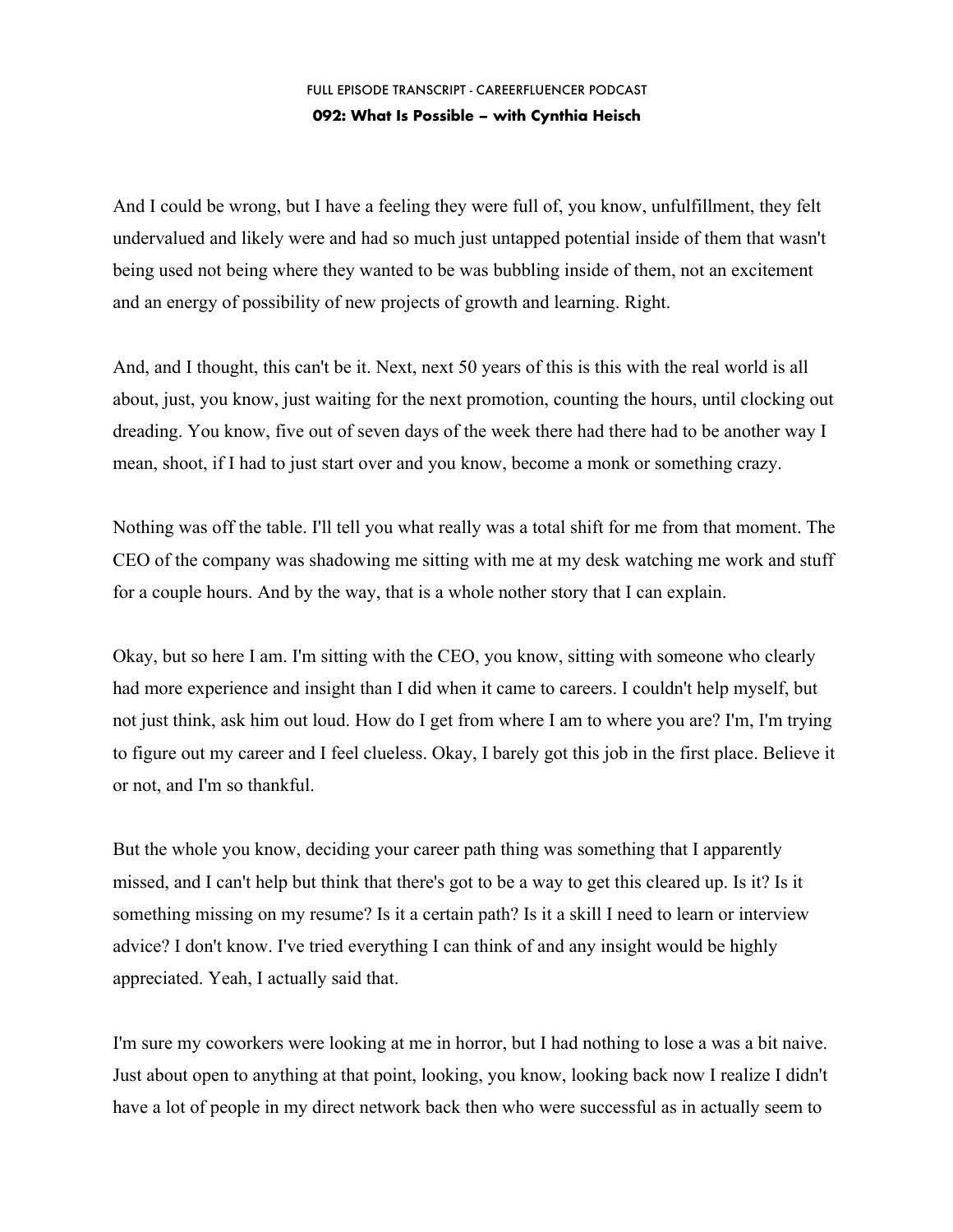enjoy their job or be a living, breathing example of a career I could see myself in. And I guess at the time, he was one of the first people I was just face to face with that fit that from what I could tell, really enjoying what he did not just faking it or feeling forced, right?

And here's what here's his answer. Here's what he said that, after his very first job that he applied for and landed, he never applied for a job again, meaning, like, every promotion, every opportunity afterwards was something that he landed without even being, you know, on the hunt, like we traditionally think.

Now, this was a completely new concept that totally opened my mind up, Yo, I was like, What? And I would, you know, it would change the course of my career forever. Firstly, because, you know, the idea of never having to go through the whole hiring process again sounded like the answer to all my prayers.

But how in the world does anyone do that? How, how, how, yeah, how so many questions. I learned that anything that sounds impossible, literally has the word, I'm possible in it, that anything is possible for anyone. Okay? For you. Right now.

I went from that moment, to becoming someone that would be handed a blank job description to being the youngest leader at the company to landing offers I had never even been looking for or on the hunt for two to declining more offers than I'd ever accept two landing offers on the spot from people I didn't even directly meet who found me on LinkedIn after an event and sent me an email saying sorry, if this sounds creepy, but name, your title, name, your price. This is on the table anytime I want to landing offers for a percentage of companies to take over and lead companies and you know, I could go on and on but also, and what I'm even more proud of, really is being able to help others do the same. To the tune of hundreds transforming their career landing offers over and over like a dang magnet.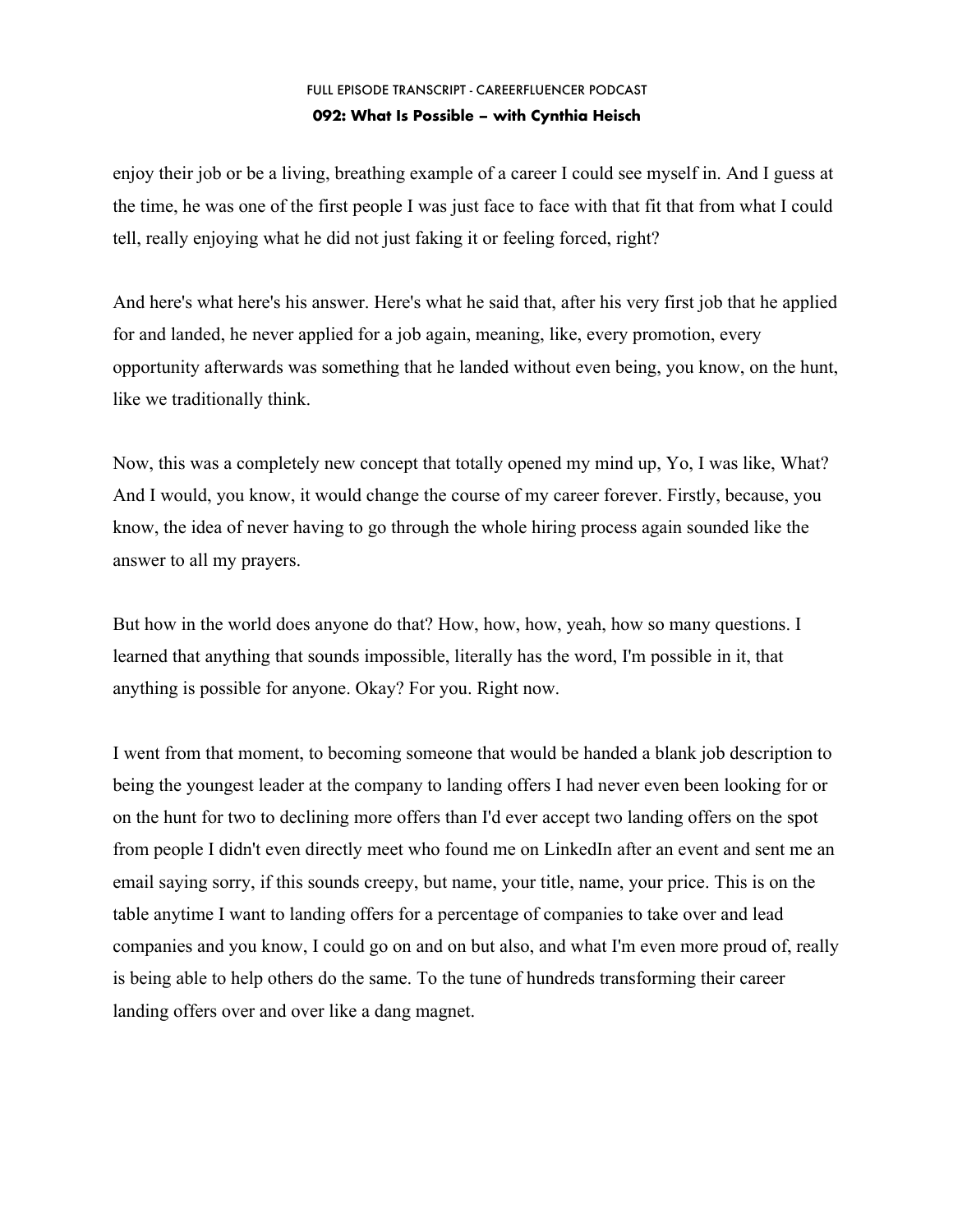Okay. I don't say any of that to brag, even though it's totally brag worthy. If you ask me, I say I say that, because I want you to know that would have sounded so impossible. If you told me that back in the beginning of this story, right?

And perhaps when you hear the stories on this podcast, you feel inspired, but it seems impossible for you to have that type of, you know, shareable career story. Maybe, maybe because you're not where you want to be because you feel like you're not ready, or you're unqualified, or don't have it all figured out. But trust me, we're all right there with you.

I want you to know that this is this is there as proof that you don't need any of that, that anything is possible, whether you believe in it or not. That, that it's a choice to take control of your career and see who you become. It's pretty incredible.

And that's why, that's why I did any of this. That's the transformational experience I truly want to offer as many people as possible who are willing to try something different or ready for a change, if we can do it. 1,000% so can you okay, I want us to be proof and, and examples for you to be right there with us.

Because right now, you are only one offer away from building your dream career. Think about that. If one offer would make all the difference. One offer away from building your dream career from making a change when you step into possibility and get excited just to see what happens and who you allow yourself to become what you learn along the journey.

It's a whole new level of freedom and financial abundance of security that you create in yourself. That truly is the best gift you can give to your future self. And look I had my dream job, okay. And then I decided I wanted to help others do the same.

So I did it at my company as the hiring leader interviewing, promoting mentoring as many, you know, professionals as I could. But now every day, I get to share it with the world with you on